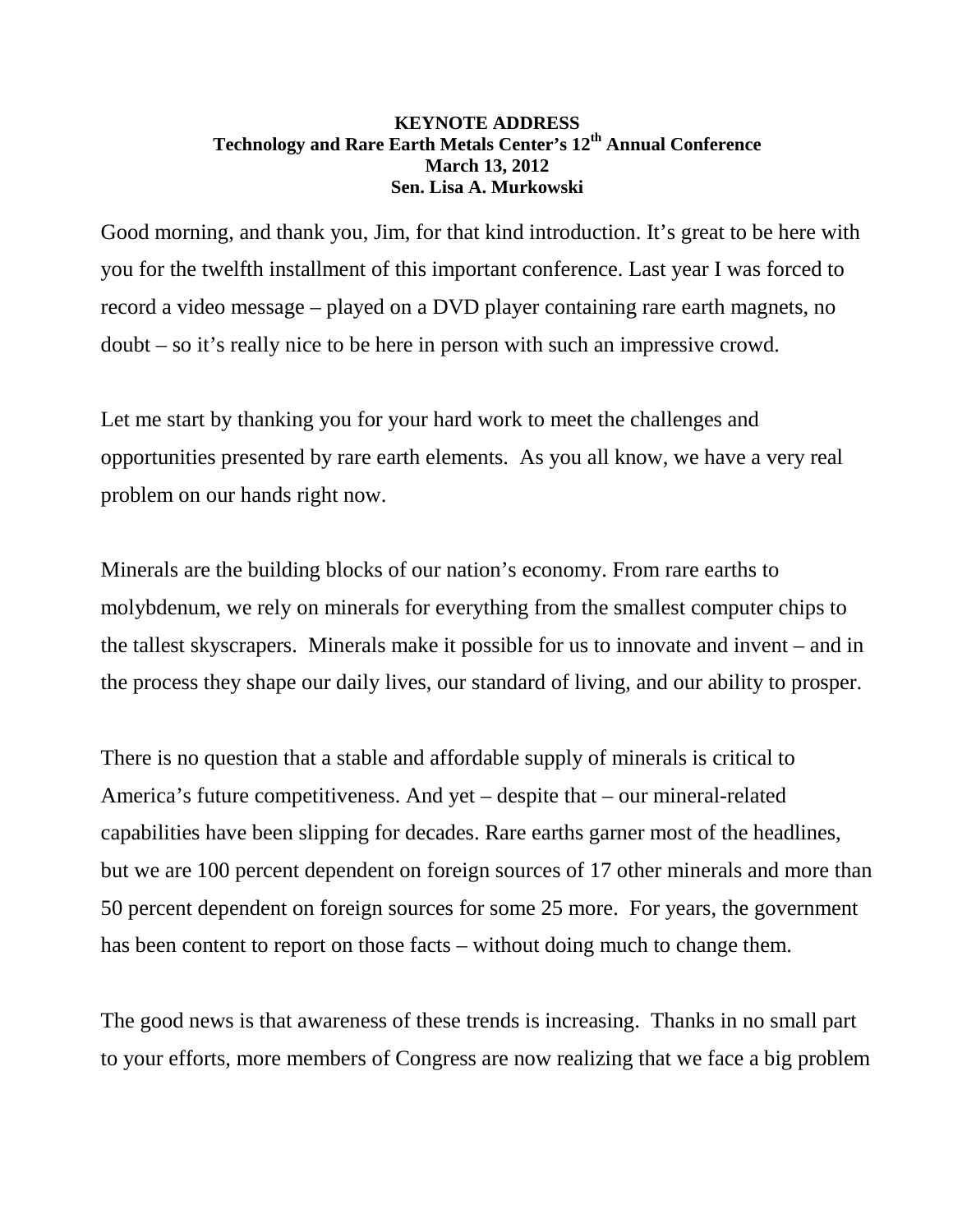that must be addressed. In the Senate alone, 24 different Senators – nearly a quarter of those serving – are supporting legislation to address some aspect of this problem.

The bad news is that so far, those efforts have fallen victim to the new normal in Congress: they've gone nowhere. Not one bill on this topic has been reported from a Senate committee – even when the votes are likely there to do so.

My own legislation is no exception. To revitalize the domestic, critical mineral supply chain, last year I introduced the "*Critical Minerals Policy Act*" along with 19 bipartisan cosponsors. The bill would provide programmatic direction to help keep the U.S. competitive and ensure that federal mineral policies – some of which have not been updated since the 1980s – are brought into the 21st century.

What sets my legislation apart is not only the broad, bipartisan support it has attracted, but also its attention to the broader supply chain for all domestic critical mineral production. From resource assessments to recycling and alternatives, we took a holistic approach to ensure the development of strong national mineral policies.

I also chose to address permitting, and for a simple reason: the U.S. ranks dead last in the world in the amount of time it takes to make a 'yes or no' decision on permit applications. Many of you are reminded of that on a daily basis. In my view, Congress has a responsibility to understand why this is the case, if there is any real purpose served by these delays and – if not – what can be done about them.

Of course, as soon as the word 'permitting' appears in legislative text, alarm bells go off for some of my colleagues who prefer to ignore or avoid the issue. That's regrettable.

2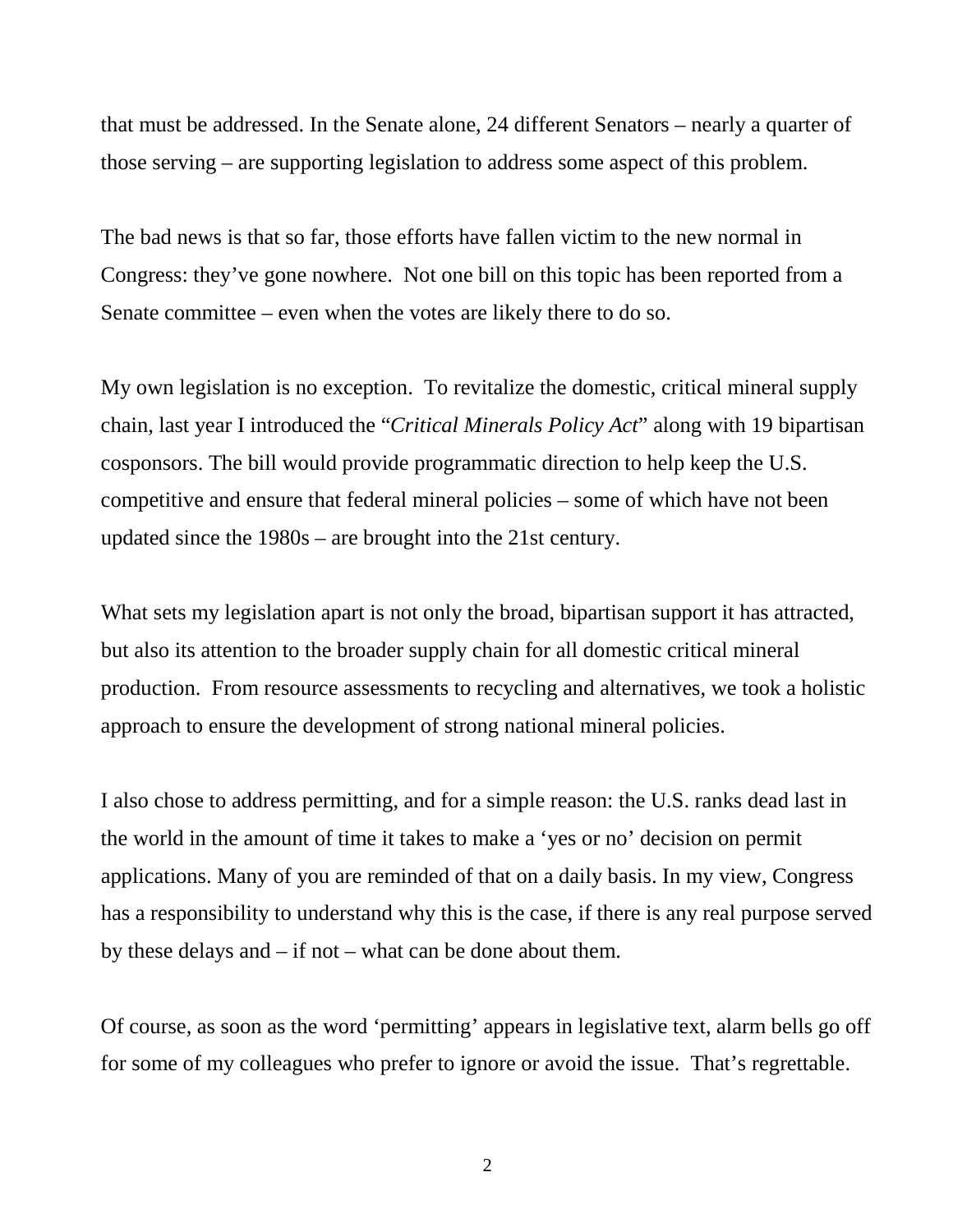Some are mischaracterizing what my bill would do, claiming that we're "rushing the environmental reviews and permitting process" or that we're somehow "speeding up the permitting process."

Here's the truth. My bill would require the creation of an interagency working group to make sure the government is operating efficiently when it reviews permits.

It would require a report about how long the permitting process takes, why it takes that long, and what we can do to optimize efficiency without reducing environmental standards.

Now, brace yourselves. It would also require the development of a performance metric so we can determine whether or not improvements in the permitting process are actually being made.

That's literally all it would do. But let me also tell you what it would not do.

It would not force any permits to be expedited or rushed.

It would not circumvent the permit review process or curtail judicial review.

And, most important, it would not change existing environmental standards in any way.

You may wonder – how is that objectionable? My only conclusion is that on a substantive basis, it is not. And I'm equally convinced that the longer we fail to improve the permitting process, the longer we will continue to hurt our nation's ability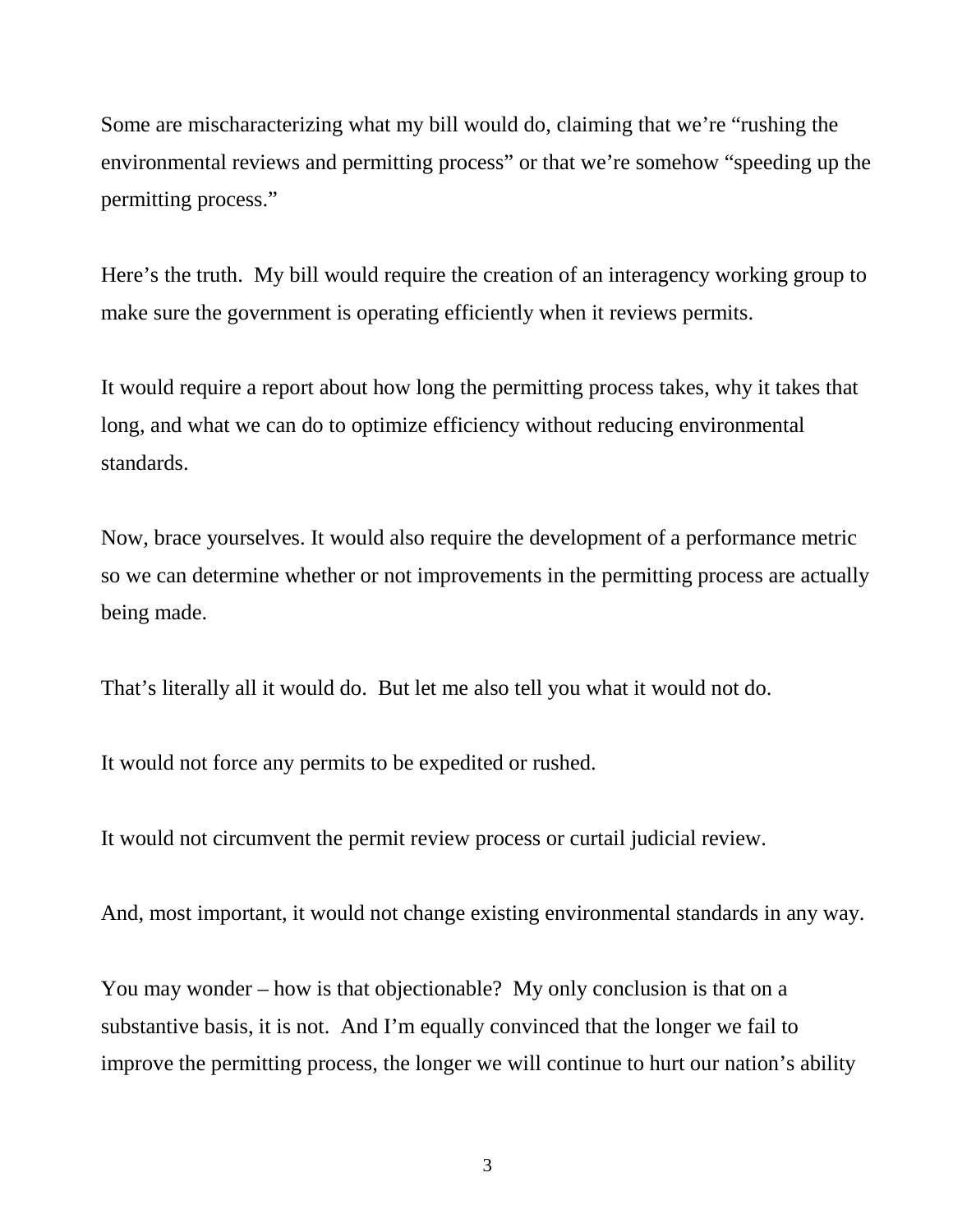to attract investment, create new jobs, and supply the raw materials needed to manufacture both new and existing technologies.

Now some have tried to attribute the decline in domestic minerals investment to commodity prices and fickle markets. But make no mistake: this ignores the fact that money is being invested, and jobs are being created, throughout the world. It's just not happening here in the United States, at least not like it used to. According to the Metals Economics Group, the U.S. attracted 20 percent of the worldwide exploration investment dollars in 1993. Today, that has eroded to just 8 percent.

It is clear that our inability to consider permits in a timely manner is contributing to this decline. Yet while the federal government cannot set global commodity prices, it can create a situation where capital that might be invested in American minerals production is stranded for long periods of time. This is exactly what's happening, and it's unacceptable.

The federal government's share of the blame for our rare earth supply problems doesn't end with what it has failed to do in a timely manner. It includes what it hasn't bothered to do at all. And nowhere is this more apparent than in geologic surveying.

In September of last year, the USGS issued a statement describing progress made in the geological surveying of Afghanistan. The use of hyper-spectral imaging has played a prominent role in those efforts, with more than 96 percent of that country now mapped using this advanced technology. A Defense Department official, quoted in the release, stated that "The mineral resources in Afghanistan have the potential to completely transform the nation's economy," and that "This important new work by the USGS will

4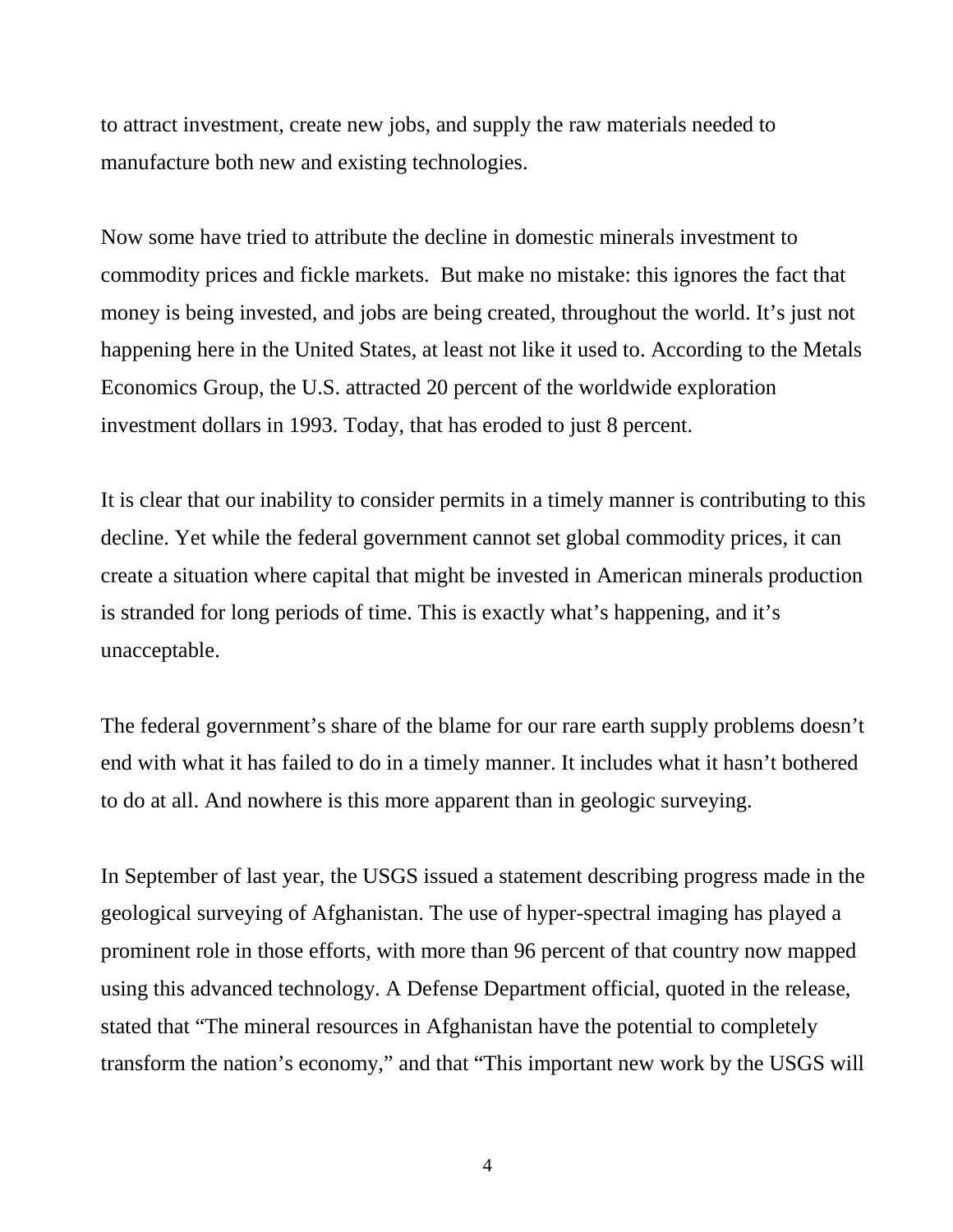be a powerful tool for those attempting to accurately evaluate potential investments in Afghanistan."

I agree that surveying is important, and that it facilitates investment, but I also believe that mineral resources in the United States provide an equally significant opportunity to transform our own economy. What concerns me is that, in comparison to the 96 percent of Afghanistan that has been geologically surveyed using modern technologies, I'm told that a mere 5 percent of the United States has been mapped using these same methods. That disparity is unacceptable, and my legislation would begin to correct it.

For all of these shortcomings, one thing the government has become incredibly good at is issuing reports and strategy documents on rare earth elements and other minerals. But I'm not concerned about our increasing reliance on foreign sources of spiral-bound studies.

The magnetic attributes of paper are not the same as neodymium.

And precision-guided munitions are not made in a printing press.

Instead of addressing permitting in even the mildest, most bipartisan fashion, some of my colleagues are proposing additional studies on the topic. But in so many ways, it is the congressional tendency to study a problem – rather than fix it – that has left us in the mess we're in. And I do not intend to fall victim to that habit. Congress often wrestles with tough issues that don't have clear answers. But this is not one of those times. This is not one of those debates.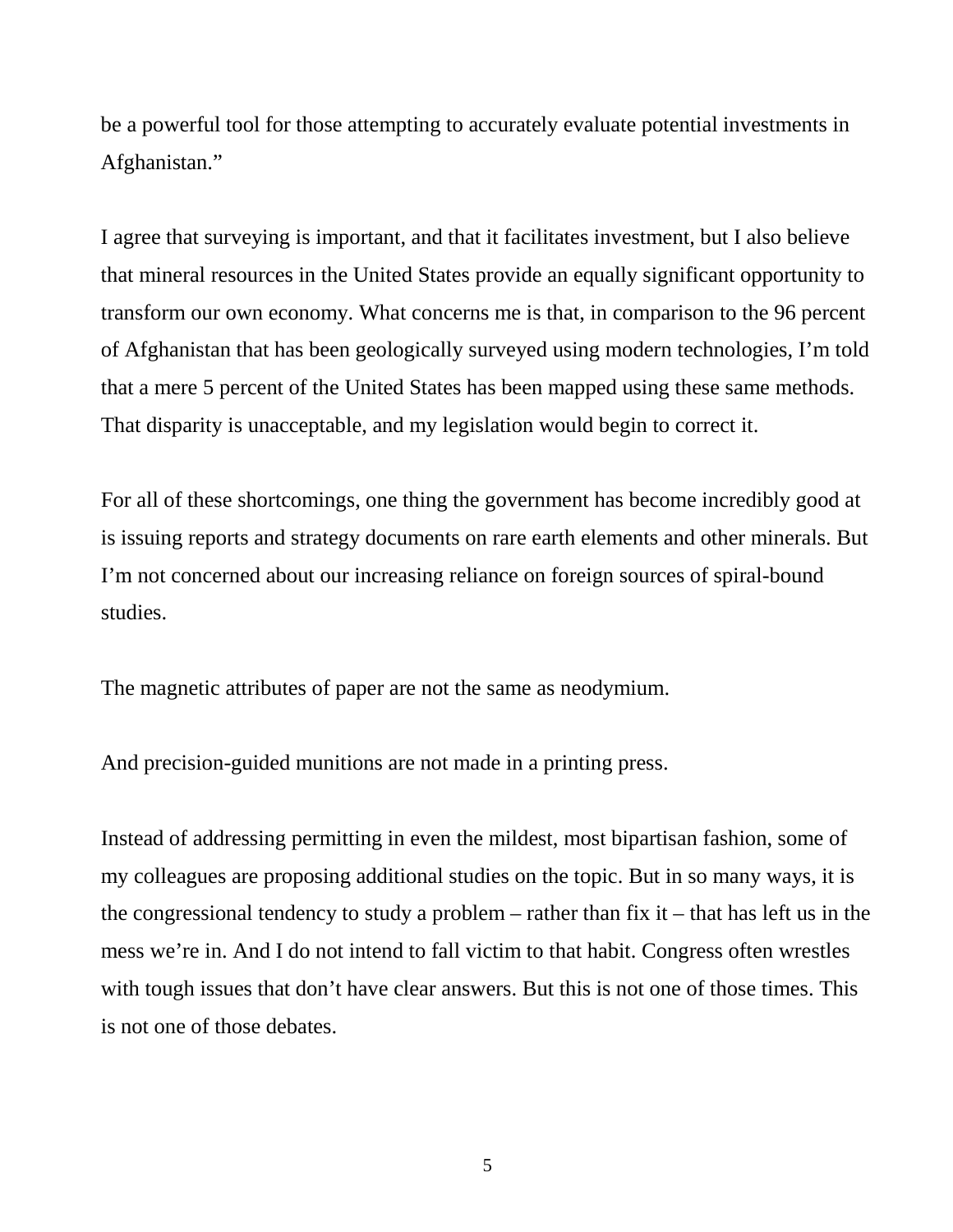The permitting and resource assessment sections of my legislation are not the problem. Denying that we have a problem is the problem. Instead of conducting studies, I think we should get to work on modest steps to fix these shortcomings. We can do a great deal to improve our critical mineral capacity in this country, and we can do it without weakening environmental standards in any way, shape, or form.

Of course, there is no question that mining has an environmental impact – it is a process that involves digging holes in the ground. But clearly, it is in our national interest to reduce our reliance on foreign, critical mineral supplies, and to understand that these projects are pursued in a more modern and responsible way here at home.

The U.S. has some of the strongest environmental standards in the world. Mining operations are subject to no less than 30 federal, state and local regulatory programs. A regime that, even prior to updates in the 1990s, the National Academy of Sciences called "complicated but generally effective." As a country, we should be proud of and maintain the commitment we have displayed – over generations – to being good stewards of our natural environment.

What we should not do, however – and particularly in the case of minerals critical to our global competitiveness and national security – is subject mining projects to an unnecessarily long permitting process. Delaying projects, stranding capital, and allowing bureaucratic intransigence is not a strategy for environmental protection. To the contrary, it is a disingenuous and dangerous thing to do as the U.S. struggles to create private-sector jobs and attract long-term investment.

So you can likely understand my frustration. I've gone to great lengths to take measured, inquiry-based steps to address the permitting process in my legislation. I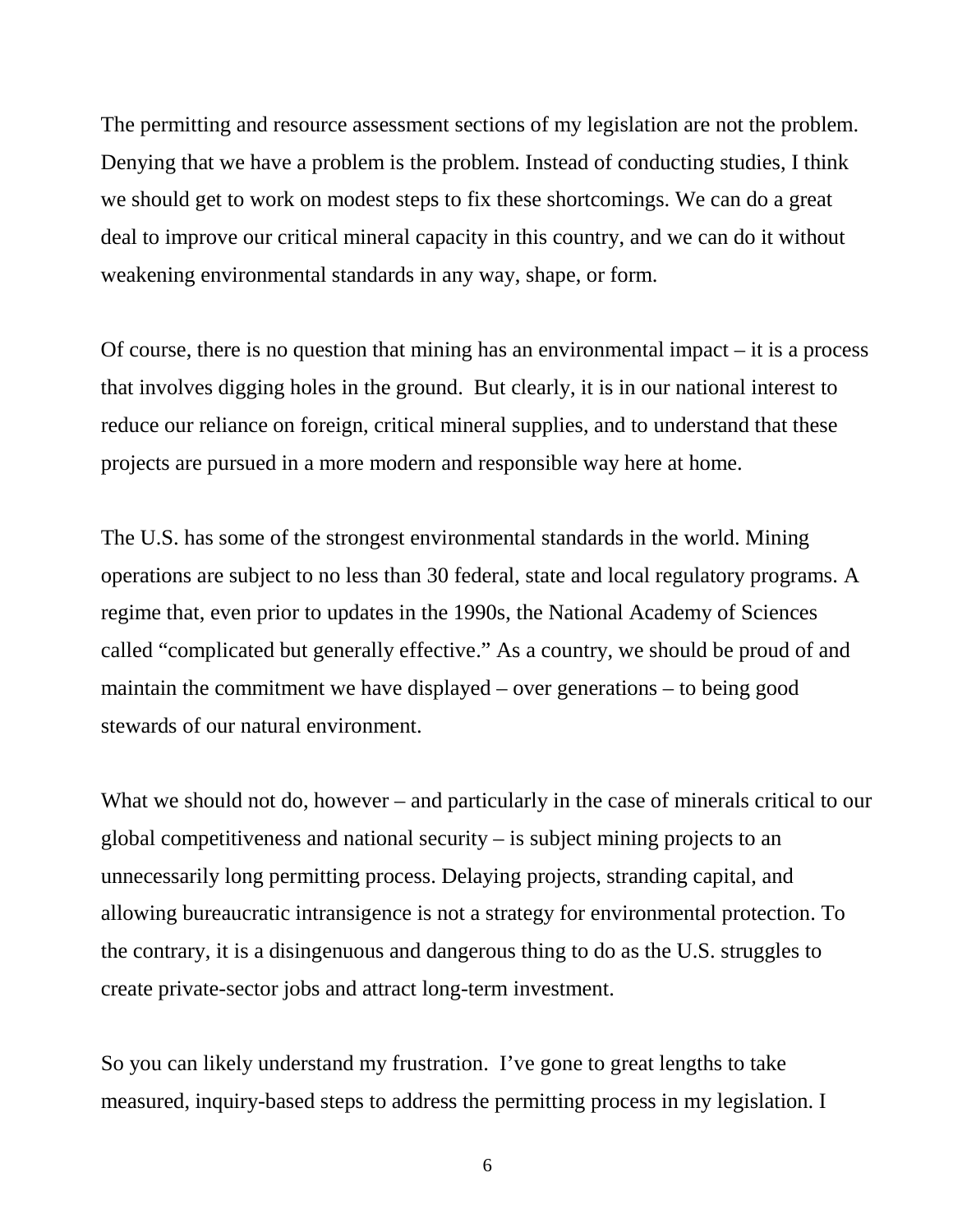think that is reflected in the broad, bipartisan support that it has attracted. But I stand here today, 278 days after its introduction with no additional progress having been made.

The Critical Minerals Policy Act offers us an opportunity, not just to update our mineral policies, but to ensure that our country produces its fair share of the rare earths and raw materials that make so much of our modern world possible. This is about strengthening our economy, creating jobs, attracting investment, and competing with other nations around the world. This is an opportunity to help ensure that new products and technologies continue to bear the stamp that means so much to us: "Made in the U.S.A."

The obstruction we have encountered is deeply unfortunate. But it does bear a silver lining: only a minority of my colleagues hold this position. A larger portion of Congress is beginning to understand the predicament we are in and what is at stake. That, of course, is what makes your work so vitally important. Your progress is reflected in the fact that such a large number of Senators are already supporting legislation to address these problems. But we need to do more, and we can do more, to elevate this topic and ensure it receives the attention it deserves.

This will be hard work. There is educating to do, and I thank you for all you do to close that gap and generate an understanding of the challenge we face and our options for taking action. If we fail to act – if we fail to even consider legislation to address very real challenges we face – it will be our own fault, and it will be to our own detriment.

Thank you again for the opportunity to speak here today – and for your contributions to one of our nation's most invaluable industries.

7